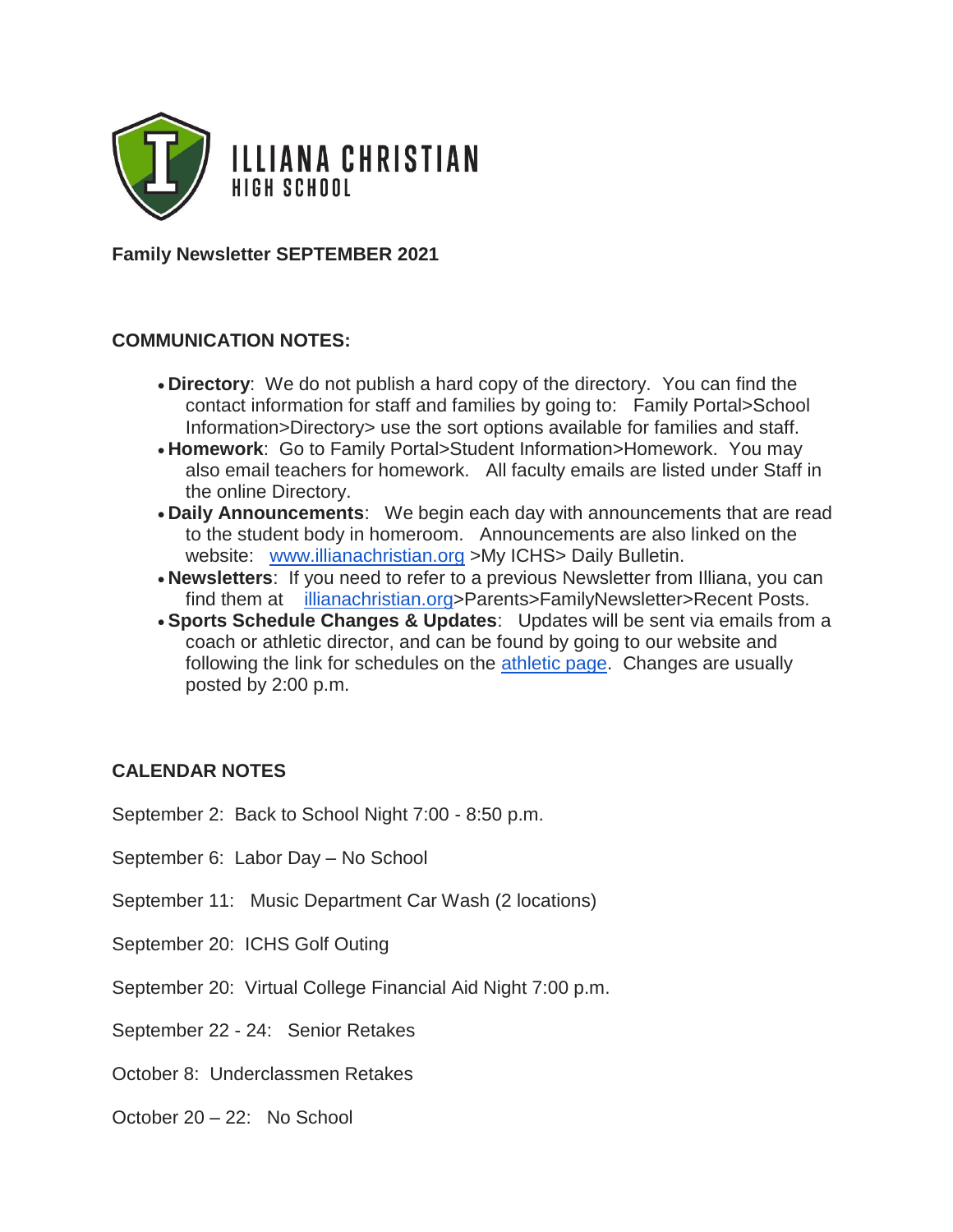### **WHAT'S HAPPENING?**

**Back to School Night**: As has been noted on Illiana calendars, we are hosting a Back-to-School Night on Thursday, September 2. This is a time for you to learn a little more about Illiana Christian High School and a time to get acquainted with your child's teachers and daily schedule. We will begin with a program in The ARC at 7:00. (Some calendars said 6:30, but it is 7:00.) This will be followed by a time for parents to briefly go through their child's schedule. The evening should wrap up with refreshments at around 8:50. It will be helpful to have your child's schedule with you. If you don't have this schedule on your phone, perhaps you can print one out before you come. If you need one from the office, please stop in that night to have us print one out. Also, just to be clear, this is for parents, not students.

**Carpool Update!** There are Illiana families in Crete, Beecher, Steger, Chicago Heights, St. John, Schererville, and Merrillville that are looking to join a carpool. There is also a family looking for a ride from Illiana to Crown Point Christian School every day after school only. Please email Marie Limback at [mlimback@illianachristian.org](mailto:mlimback@illianachristian.org) with your name, phone number and town, and indicate if you need a ride or can offer a ride.

Moms in Prayer: The Illiana Moms in Prayer group continues to meet on the 1<sup>st</sup>, 3<sup>rd</sup> and 5<sup>th</sup> Mondays when school is in session. Join us when you can after drop-off at 8:00 a.m. for an hour of prayer for our school, faculty, staff and students. For more details, please email [ICHSmomsinprayer@gmail.com](mailto:ICHSmomsinprayer@gmail.com) or text 219-776-962.

**Music Department Car Wash:** The Illiana Christian High School Music Department will be having a car wash on Saturday, September 11, (weather permitting) at 2 LOCATIONS: Munster CRC (on Ridge Road) from 9:00 a.m. – 1:00 p.m. AND First Christian Reformed Church in Crown Point from 9:00 a.m. to 1:00 p.m. Donations will go toward the music department for supplies. We hope to see you there!

**ICHS Golf Outing**: The Illiana Christian Golf Outing will be on Monday, September 20, at Briar Ridge Country Club in Schererville, IN. Please contact Darren DeBoer (219- 558-7066 ext 14 or [ddeboer@illianachristian.org\)](mailto:ddeboer@illianachristian.org) with questions or to sponsor the event. [Online registration](https://www.illianachristian.org/athletics/athletic-department-fundraisers/golf-outing-registration/) is available on our website.

**College Financial Aid Night:** The counselors will send parents of juniors and seniors information about the virtual meeting which will be on September 20, from 7:00-9:00 p.m. Important information will be given regarding the FAFSA form.

**Yearbook:** The 2020-2021 yearbook, The Spire, will be available for pick up on October 8. Sophomores, juniors, seniors and graduates (class of 2021) may pick them up at the Spire Party between 7:00 - 9:00 p.m.

**PSAT: ALL JUNIORS** will be taking the PSAT on October 13. Indiana is now requiring ALL juniors to take the SAT test in the spring. The PSAT will continue to be the National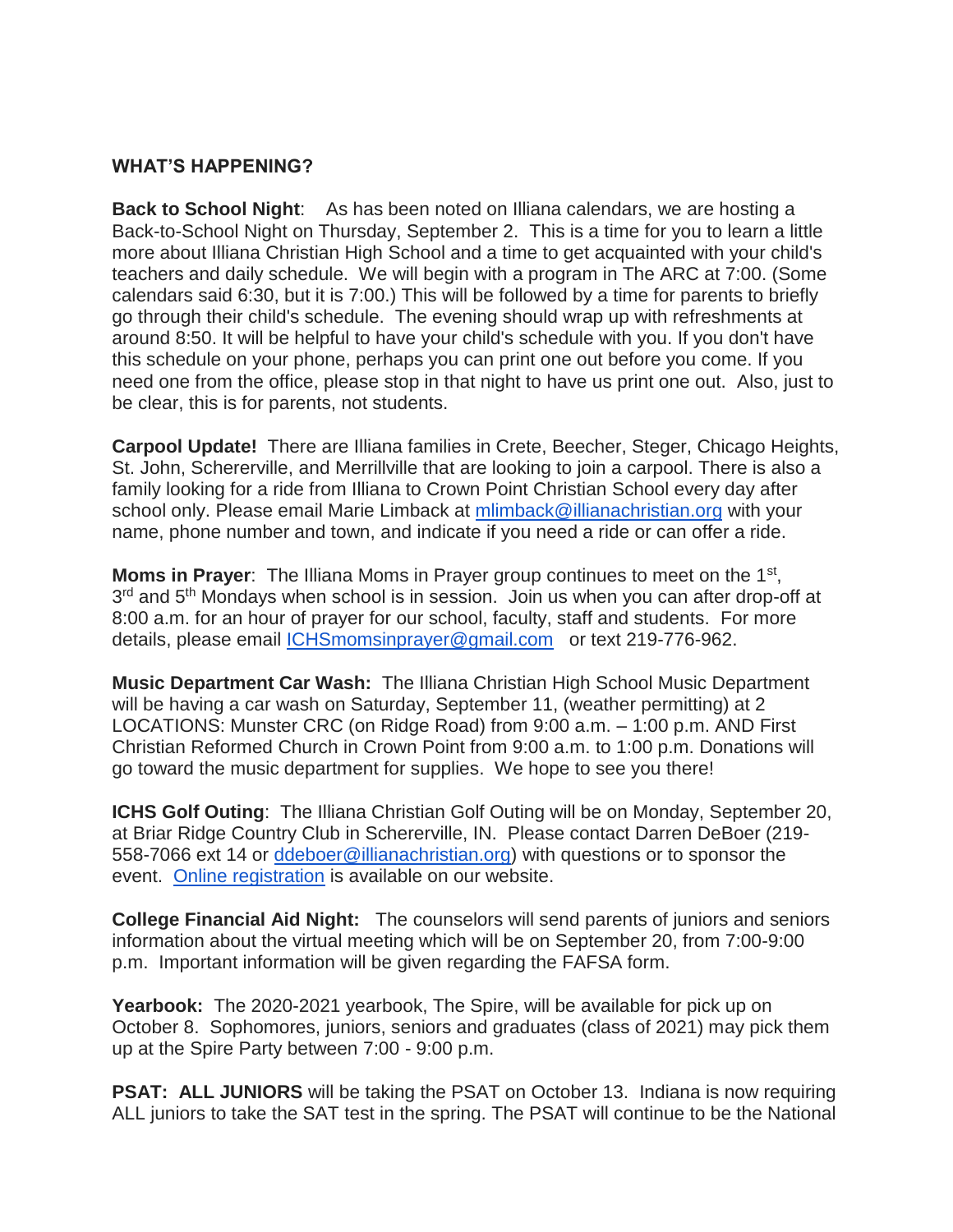Merit Scholarship Qualifying Test, but it will also serve as a practice test for the now required SAT. Coaching dates are September 21, 28, October 7, from 7:00-8:30 p.m. The fee for coaching is \$45**.** There is no fee to take the test itself. Students may sign up for the **COACHING** in the office with Mrs. West beginning September 1. This is an optional test for sophomore students, but there is a limited amount, so the test will be offered on a first-come first-served basis. Therefore, interested sophomores will have to sign up in the office by September 10. Details will be sent by email to all sophomores, juniors and their parents/guardians. Any questions should be directed to the counselors, Melanie Benes and Neil Zandstra.

**Fall Play**: The Drama Department is excited to return to this stage this fall with the play *Radium Girls,* a gripping drama based on the true story of some young female factory workers in the 1920s who were poisoned and killed by the U.S. Radium Company's radioactive paint. Performances on Nov. 4, 5, and 6 at 7 pm. There will also be a matinee on the 6th at 2 pm. All tickets are \$10 and will be available through the school office starting in mid-October.

## **BUSINESS OFFICE NEWS**

**Foundation Fund Earnings:** Please complete and return [the form](https://www.illianachristian.org/wp-content/uploads/2021/04/FOUNDATION-FORM-21-22.pdf) to the school office no later than October 31. Late forms will not be accepted. If you choose not to claim this, your allocation will go to the Tuition Assistance Fund.

**Tuition:** Payments must be made by noon on the 15<sup>th</sup> of each month. You are encouraged to participate in the [Electronic Funds Transfer](https://www.illianachristian.org/wp-content/uploads/2020/07/20-21-Electronic-Fund-Transfer-Form.pdf) (EFT) for your payments.

# **PARENTS INVOLVED IN EDUCATION**

- **Lunch ordering** for the month of October will be open from September 1 -10. A reminder email with instructions will be sent each month. No Late orders are accepted.
- **Thank you** to those who have volunteered in the lunch program! More spots will be open for lunches once we have served all the items. For those of you looking to sign up- please click on this link thru [signup.com](http://signup.com/) <https://signup.com/go/gzXMTib>
- **Volunteers:** Managers are scheduled each day to show you what to do. Park in the front of school on the north side. Stop in the office and sign in, take a visitor badge and meet us in the kitchen. Please wear a hat or a hairnet will be provided for you to wear. This is a great way to meet other parents and see your kids!

## **SPORTS NEWS**

• **Trainer Fee:** The \$50 trainer fee for fall sports will be added to your tuition account sometime this month. This is a per-student/per-sport fee for all athletes.